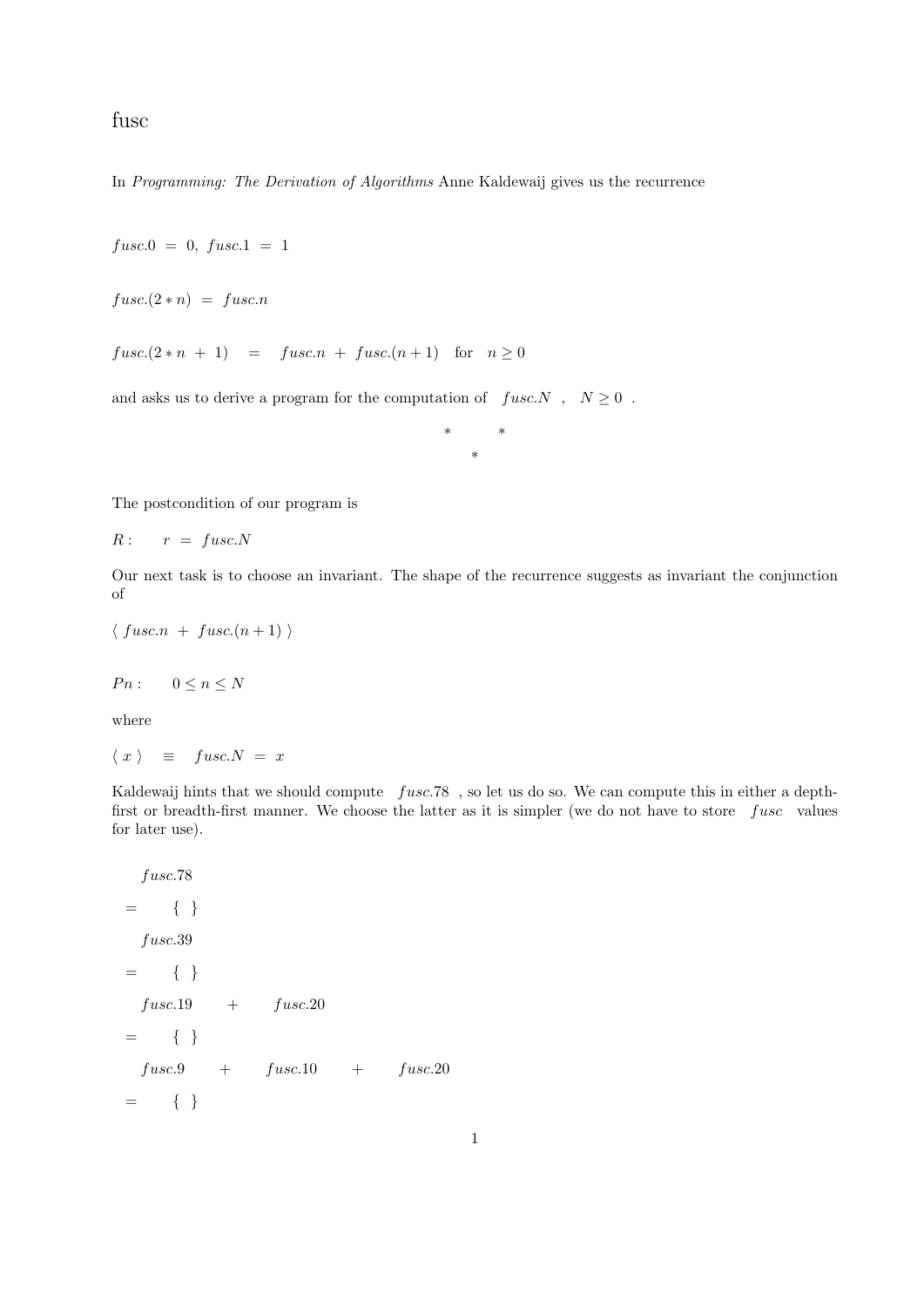$fusc.9 + 2 * fusc.10$  $=$  { }  $fusc.4 + fusc.5 + 2 * fusc.10$  $= \{ \}$  $fusc.4 + 3 * fuse.5$  $=$  { }  $fusc.2 + 3 * fuse.5$  $=$  { }  $4 * fuse.2 + 3 * fuse.3$  $=$  { }  $4 * fuse.1 + 3 * fuse.3$  $=$  { }  $7 * fuse.1 + 3 * fuse.2$ = { } 10

This calculation suggests we generalise the invariant to

 $P: \langle a * fuse. n + b * fuse. (n + 1) \rangle$ 

which we initially establish with  $n, a, b := N, 1, 0$ . We are heading for a program of the form

 $n, a, b := N, 1, 0$ ; do  $n \neq 0 \rightarrow$ "Decrease  $n$  under invariance of  $P$ " od

> \* \* \*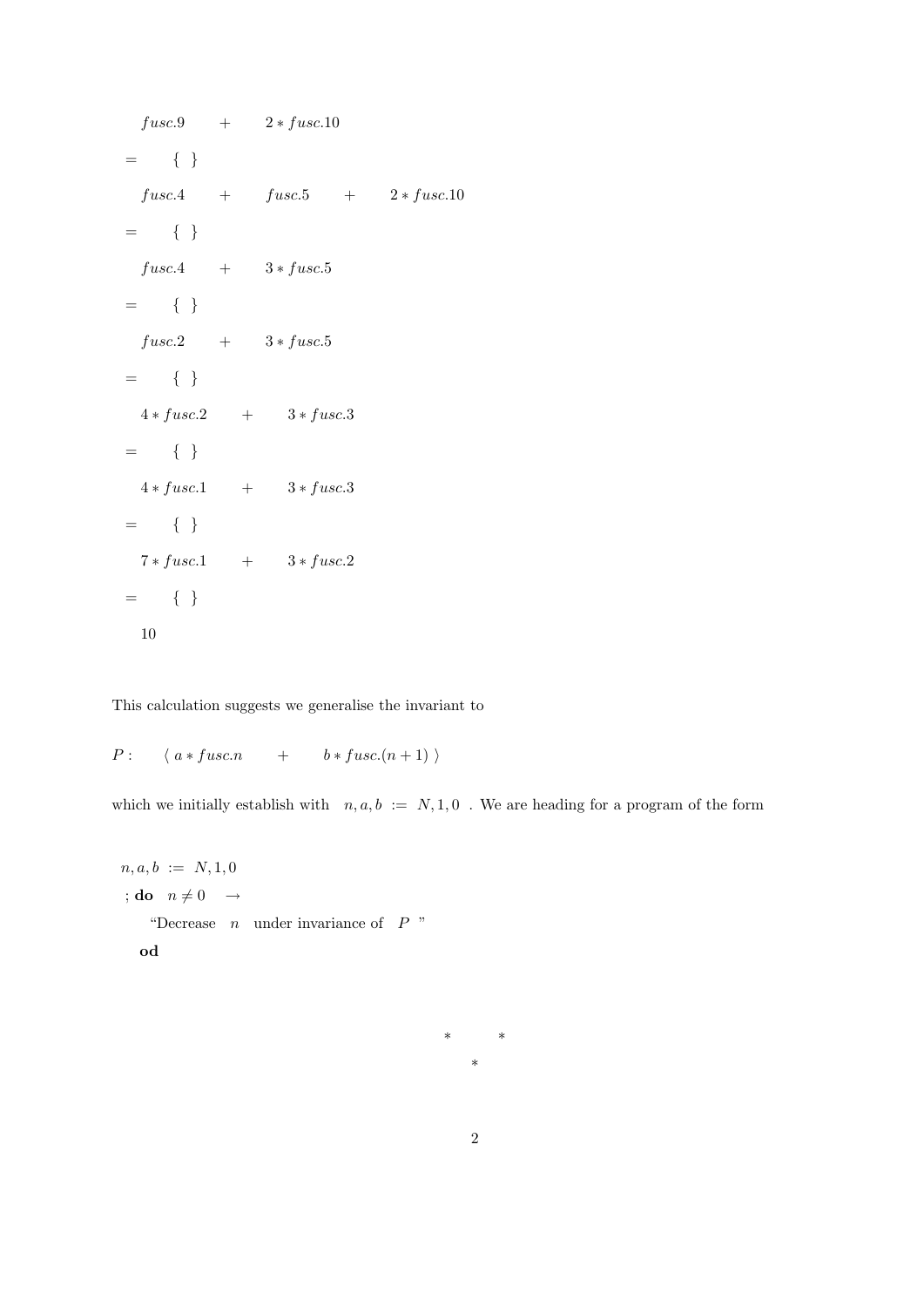The shape of  $fusc$  suggests we investigate two cases:  $even.n$  and  $odd.n$ . We observe

$$
\begin{aligned}\n\left| \begin{array}{ccccccccc}\n \text{Context:} & even.n \\
 a * \text{fuse.n} & + & b * \text{fuse.(n + 1)} \\
 & = & \left\{ \begin{array}{c} \text{property of } \text{fuse} \text{ ; } \text{algebra } \right\} \\
 a * \text{fuse.(n \text{ div } 2) & + & b * \text{fuse.}((n + 1) \text{ div } 2) & + & b * \text{fuse.}(((n + 1) \text{ div } 2) & + & 1) \\
 & = & \left\{ (n + 1) \text{ div } 2 = n \text{ div } 2 \text{ ; } \text{follows from } \text{ odd.}(n + 1) \right\} \\
 & & & * \text{fuse.(n \text{ div } 2) & + & b * \text{fuse.}(n \text{ div } 2) & + & b * \text{fuse.}((n \text{ div } 2) & + & 1) \\
 & = & \left\{ \begin{array}{c} \text{algebra} & \\ \text{de} & b & \text{fuse.}(n \text{ div } 2) & + & b * \text{fuse.}((n \text{ div } 2) & + & 1) \\
 & = & \nabla & a, n & := & a + b, n \text{ div } 2 & \nabla \\
 & & & & * \text{fuse.n} & + & b * \text{fuse.(n + 1)}\n \end{array} \right.\n\end{aligned}
$$

## and

$$
\begin{aligned}\n\left[ \begin{array}{ccccccccc}\n\text{Context:} & odd.n \\
a * f usc.n & + & b * f usc.(n + 1) \\
& = & \left\{ \begin{array}{c} \text{property of } f usc \text{ ; algebra } \right\} \\
a * f usc.(n \text{ div } 2) & + & a * f usc.((n \text{ div } 2) + 1) & + & b * f usc.((n + 1) \text{ div } 2) \\
& = & \left\{ (n + 1) \text{ div } 2 = (n \text{ div } 2) + 1 \text{ ; follows from } even.(n + 1) \right\} \\
a * f usc.(n \text{ div } 2) & + & a * f usc.((n \text{ div } 2) + 1) & + & b * f usc.((n \text{ div } 2) + 1) \\
& = & \left\{ \begin{array}{c} \text{algebra} & \end{array} \right\} \\
a * f usc.(n \text{ div } 2) & + & (a + b) * f usc.((n \text{ div } 2) + 1) \\
& = & \nabla & b, n & := & a + b, n \text{ div } 2 \nabla \\
a * f usc.n & + & b * f usc.(n + 1)\n\end{aligned}
$$